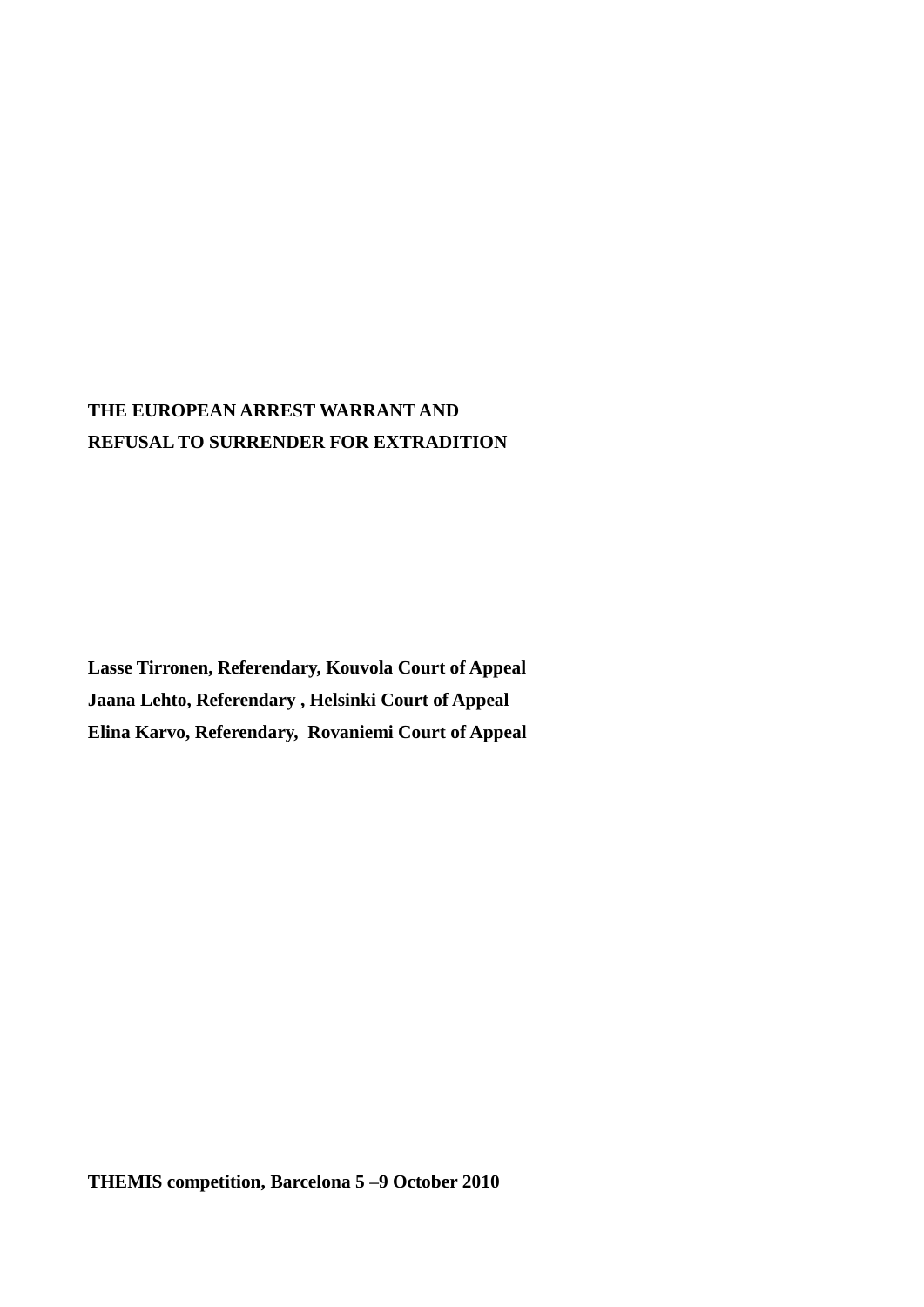#### **The European Arrest Warrant and refusal to surrender for extradition**

#### **1. Introduction**

This paper aims to examine the European Arrest Warrant (hereafter EAW) with particular regard to refusals to surrender for extradition. The authors have also attempted to provide an overview of legislation concerning the EAW at EU and Finnish national levels and to examine possible points of difficulty via case law.

Because the length guidelines for this paper set unavoidable limits on the range of material that can be covered here, the authors have tried to emphasise the key issues and those we believe are of the greatest interest in this area of research.

Finally, this paper presents some points of criticism and suggestions for improvement concerning the difficulties identified.

# **2. The Council Framework Decision on the EAW and the surrender procedures between Member States**

#### **2.1 General**

The Council Framework Decision on the EAW (hereafter FD) and the surrender procedures between Member States (2002/584/JHA) was adopted by the Council of the European Union on 13 June 2002. This FD is part of the legal cooperation between Member States of the European Union in criminal matters. The FD is based on the Commission"s Proposal issued on 19 September 2001 (OJ C 332, 27/11/2001, p. 305), which itself was based substantially on the conclusions of the European Council of Ministers assembled in Tampere, Finland on the 15th and 16th of October 1999. According to the Conclusions of the Tampere European Council, the formal extradition procedure should be abolished among the Member States in respect of persons who are fleeing from justice after having been finally sentenced, and extradition procedures should be speeded up in respect of persons suspected of having committed an offence.

#### **2.2 Purpose and objectives**

The term "EAW" is used to denote a judicial decision issued by a Member State with a view to the arrest and surrender by another Member State of a requested person, for the purposes of conducting a criminal prosecution or enforcing a custodial sentence or detention order. Member States shall execute any EAW on the basis of the principle of mutual recognition and in accordance with the provisions of the FD (Article 1). The implementation of the FD shall not have the effect of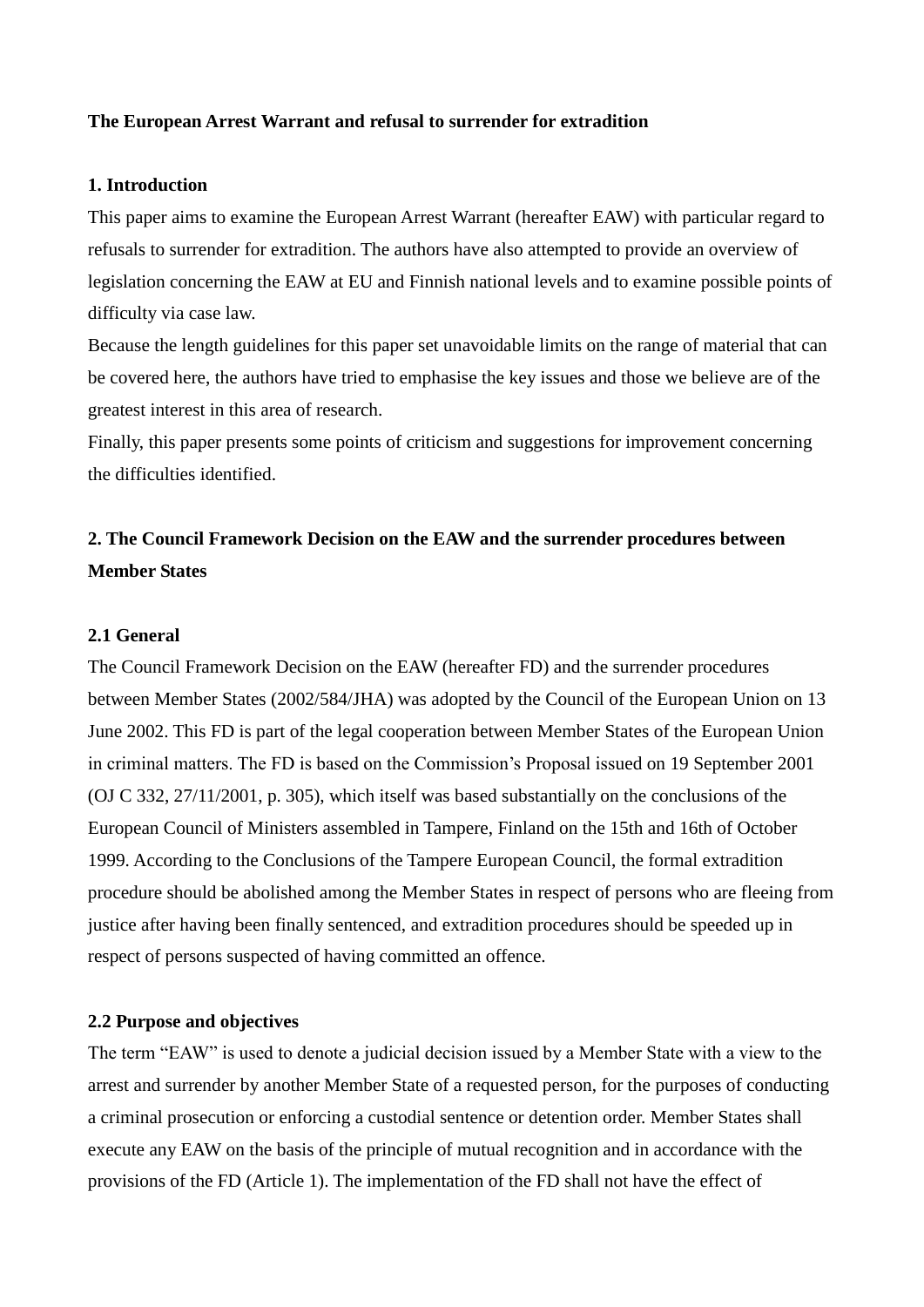modifying the obligation to respect fundamental rights and fundamental legal principles, such as the respect for human rights and fundamental freedoms, and the rule of law, as enshrined in Article 6 of the Treaty on European Union.

The purpose of the FD is to speed up and simplify the procedures associated with extradition, replacing a political and administrative procedure with a judicial procedure. A further aim of the FD is to create a new, uniform system of rules for extradition among the EU Member States, replacing the previous regulations which were based on a number of different international treaties. A faster extradition procedure can also be viewed as beneficial for the person whose extradition is being sought, because the objective should be to keep the time the person is deprived of his/her liberty due to the extradition procedure to a minimum.

Effective 1 January 2004, the FD replaced the corresponding provisions of the conventions applicable to extraditions in relations between the Member States (Article 31).<sup>1</sup>

#### **2.3. Scope of application**

Article 2 of the FD sets out the scope of the EAW. A EAW may be issued for acts punishable by the law of the issuing Member State by a custodial sentence or a detention order for a maximum period of at least 12 months. Where a sentence has been passed or a detention order has been made on the basis of the act for which a warrant has been issued, then a EAW may be issued for sentences of at least four months.

Article 2 of the FD includes a listing of crimes which give rise to surrender pursuant to a EAW without verification of the double criminality of the act by the executing Member State. An additional requirement is that the crimes must be punishable in the issuing Member State by a custodial sentence or a detention order for a maximum period of at least three years and as they are defined by the law of the issuing Member State. The list includes 32 crimes or types of crimes.<sup>2</sup> These include participation in a criminal organisation, terrorism, trafficking in human beings, sexual exploitation of children, rape, murder, racism and xenophobia, corruption, counterfeiting currency, trafficking in stolen vehicles, and fraud, including that affecting the financial interests of the European Communities. $\frac{3}{5}$ 

The question of whether a particular act is included in this list is determined according to the legislation of the Member State issuing the EAW. The Council may decide unanimously to extend or amend the list. For offences other than those covered in the list, surrender may be subject to the condition that the acts for which the EAW has been issued constitute an offence under the law of the executing Member State, whatever the constituent elements or however it is described.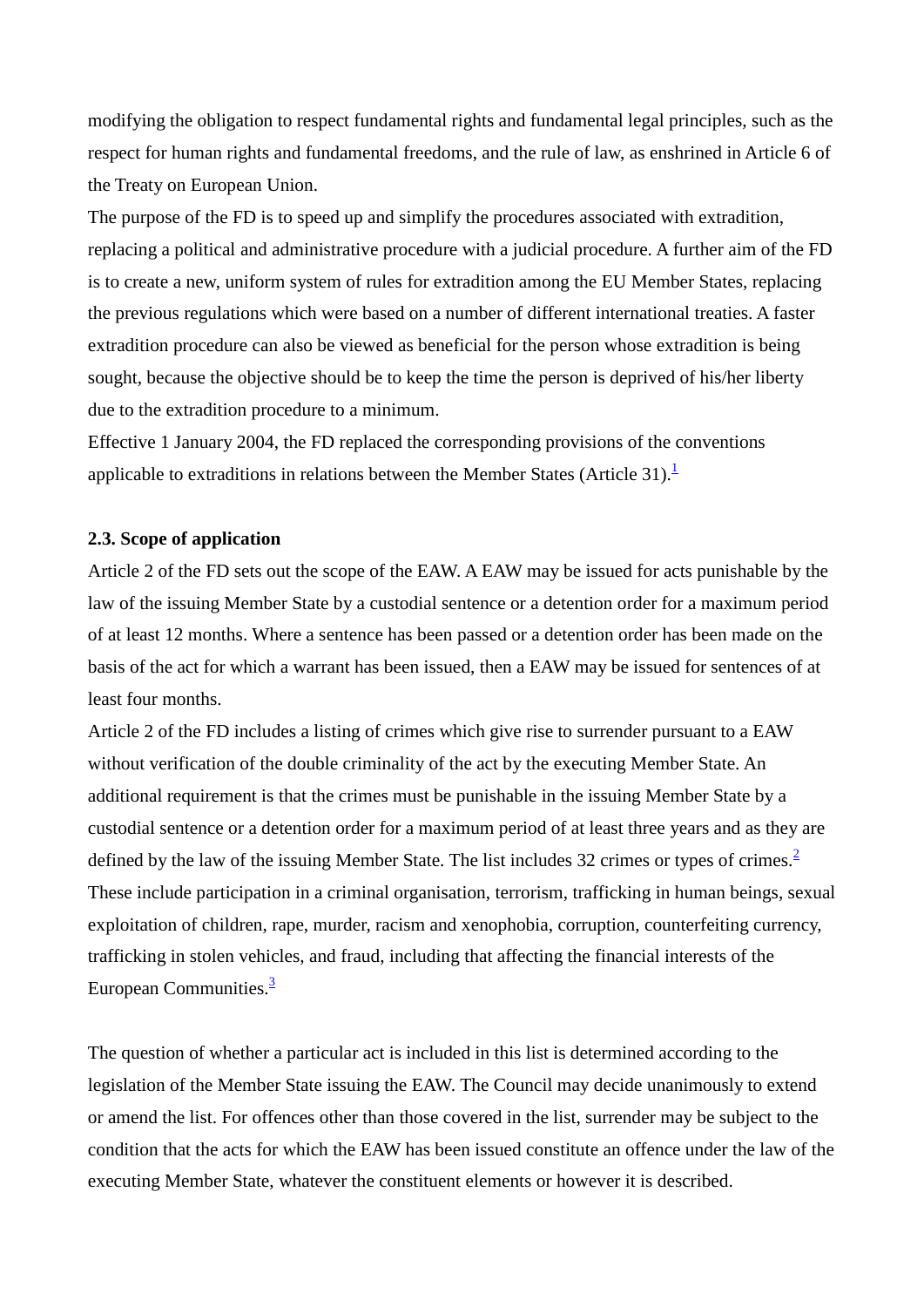#### **2.4 Grounds for execution and refusal to surrender**

#### **2.4.1 Grounds for mandatory non-execution**

Article 3 of the FD contains a list of situations in which the judicial authority of the Member State of execution shall refuse to execute the EAW.

The first item states that execution must be refused if the offence on which the arrest warrant is based is covered by amnesty in the executing Member State, where that State had jurisdiction to prosecute the offence under its own criminal law.

Execution shall also be refused if the executing judicial authority is informed that the requested person has been finally judged by a Member State in respect of the same acts (the *ne bis in idem* or double jeopardy principle). An additional condition in such situations is that where there has been sentence, the sentence has been served or is currently being served or may no longer be enforced under the law of the sentencing Member State.

The executing judicial authority must also refuse to execute the EAW if the person who is the subject of the EAW may not, owing to his age, be held criminally responsible for the acts on which the arrest warrant is based under the law of the executing State.

#### **2.4.2 Grounds for optional non-execution**

Article 4 of the FD includes provisions for optional non-execution of a EAW. The executing judicial authority may refuse to execute the EAW (1) if the act on which the EAW is based does not constitute an offence under the law of the executing Member State (double criminality). However, in relation to taxes or duties, customs and exchange, execution of the EAW shall not be refused on the ground that the law of the executing Member State does not impose the same kind of tax or duty or does not contain the same type of rules as regards taxes, duties and customs and exchange regulations as the law of the issuing Member State.

Execution may also be refused: (2) where the person who is the subject of the EAW is being prosecuted in the executing Member State for the same act as that on which the EAW is based; or (3) where the judicial authorities of the executing Member State have decided either not to prosecute for the offence on which the EAW is based or to halt proceedings, or where a final judgment has been passed upon the requested person in a Member State, in respect of the same acts, which prevents further proceedings.

Execution of a EAW may also be refused: (4) where the criminal prosecution is time-barred or punishment of the requested person is statute-barred according to the law of the executing Member State and the acts fall within the jurisdiction of that Member State under its own criminal law; or (5)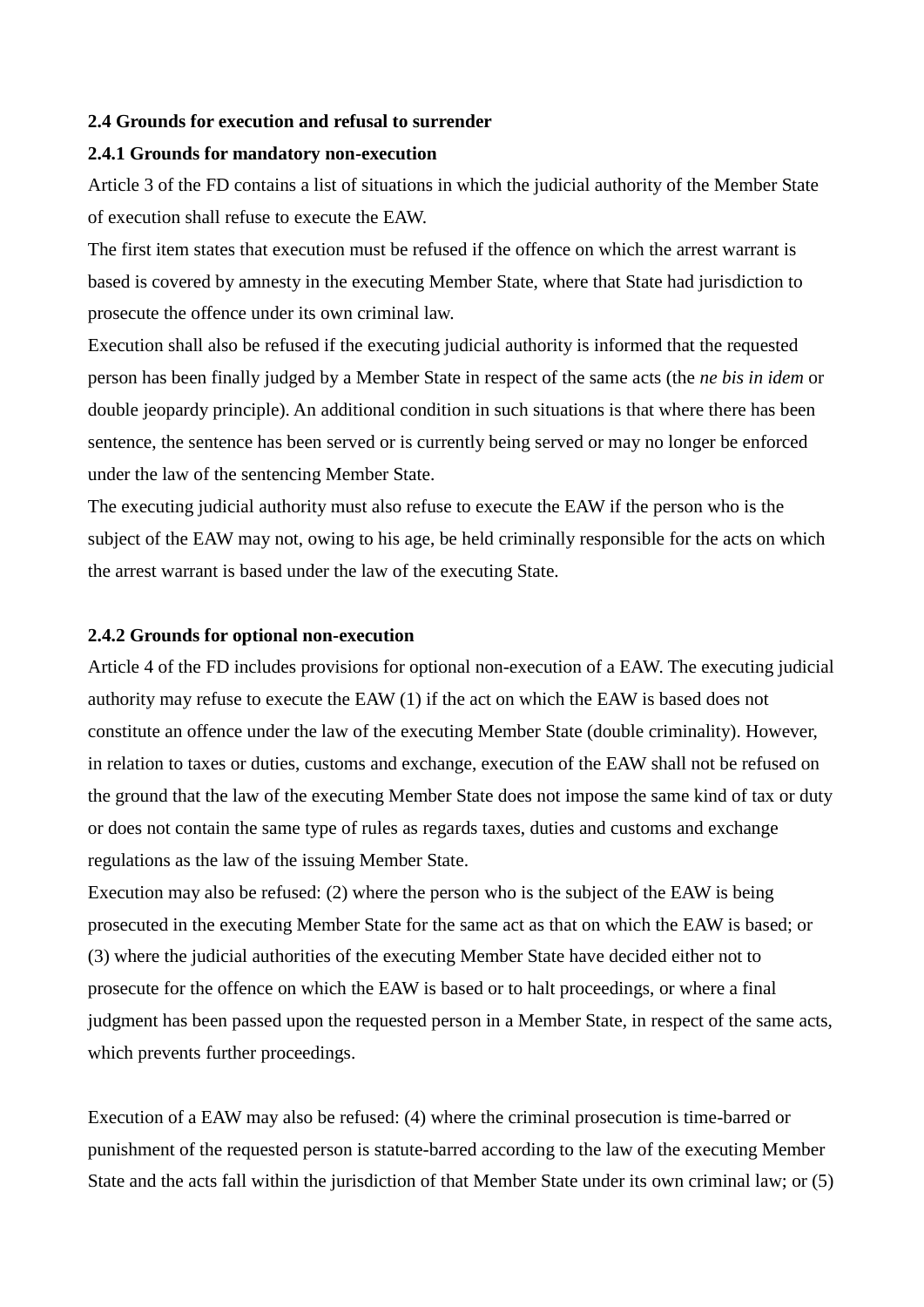if the executing judicial authority is informed that the requested person has been finally judged by a third State in respect of the same acts. In such cases, an additional requirement is that if there has been sentence, the sentence must have been served or be currently being served or may no longer be enforced under the law of the sentencing country.

If a EAW has been issued for the purposes of enforcement of a custodial sentence or detention order, execution of that EAW may be refused (6) where the requested person is staying in, or is a national or a resident of the executing Member State and that State undertakes to enforce the sentence or detention order in accordance with its domestic law.

Further, execution of a EAW may be refused where the EAW relates to offences which (7 a) are regarded by the law of the executing Member State as having been committed in whole or in part in the territory of the executing Member State or in a place treated as such; or (7 b) have been committed outside the territory of the issuing Member State and the law of the executing Member State does not allow prosecution for the same offences when committed outside its territory.

#### **2.4.3 New Article 4a**

Council FD 2009/299/JHA amending FDs 2002/584/JHA, 2005/214/JHA, 2008/909/JHA and 2008/947/JHA enhancing the procedural rights of persons and fostering the application of the principle of mutual recognition to decisions rendered in the absence of the person concerned at the trial added a new Article 4a to the FD on the EAW.

FD 2009/299/JHA entered into force on 28 March 2009. The objectives of this FD are to enhance the procedural rights of persons subject to criminal proceedings, to facilitate judicial cooperation in criminal matters and, in particular, to improve mutual recognition of judicial decisions between Member States.

Article 2 of FD 2009/299/JHA includes provisions amending FD 2002/584/JHA on the EAW. Under the new Article 4a, the executing judicial authority may refuse to execute the EAW issued for the purpose of enforcing a custodial sentence or a detention order if the person did not appear in person at the trial resulting in the decision.

Paragraphs  $(a) - (d)$  of that article set out exceptional cases where a judicial authority may not refuse to execute a EAW, even if the person did not appear in person at the trial. For example, if the person either was summoned in person and thereby informed of the scheduled date and place of the trial which resulted in the decision, or by other means actually received official information of the scheduled date and place of that trial in such a manner that it was unequivocally established that he or she was aware of the scheduled trial. A further requirement in such cases is that the person must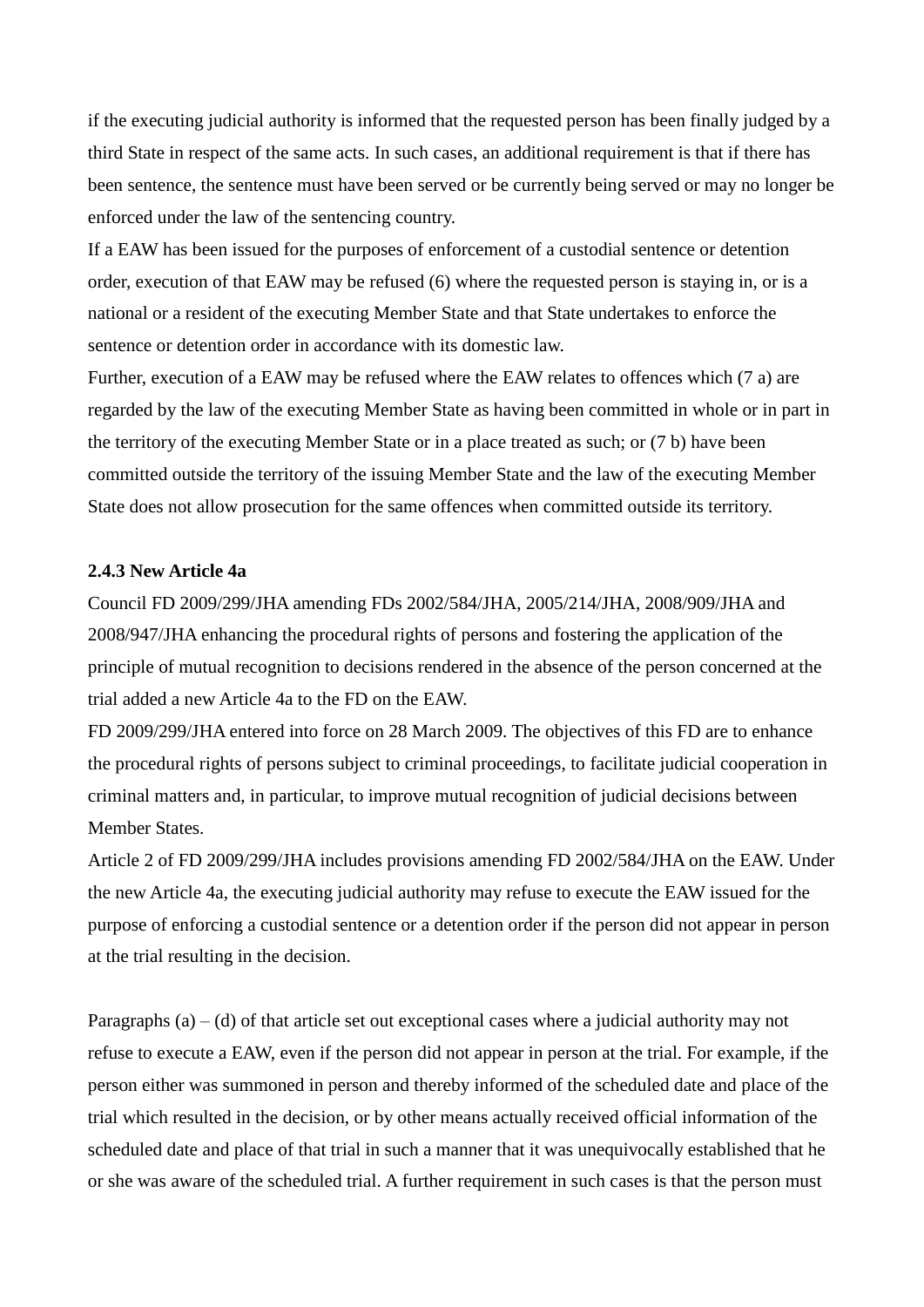have been informed that a decision might be handed down if he or she does not appear for the trial. Nor may execution be refused in cases where the person, being aware of the scheduled trial, had given a mandate to a legal counsellor, who was either appointed by the person concerned or by the State, to defend him or her at the trial, and was indeed defended by that counsellor at the trial.

#### **2.4.4 Special conditions for execution of the EAW**

The execution of the EAW by the executing judicial authority may, by the law of the executing Member State, be subject to certain conditions. These guarantees to be given by the issuing Member State are set out in Article 5 of the Framework Agreement.

According to that Article, conditions may be set in cases involving a custodial life sentence or where the person is a national or resident of the executing Member State.

For example, if the offence on the basis of which the EAW has been issued is punishable by custodial life sentence or life-time detention order, the execution of the said arrest warrant may be subject to the condition that the issuing Member State has provisions in its legal system for a review of the penalty or measure imposed, on request or at the latest after 20 years, or for the application of measures of clemency to which the person is entitled to apply for under the law or practice of the issuing Member State. $\frac{4}{3}$  In cases where a person who is the subject of a EAW for the purposes of prosecution is a national or resident of the executing Member State, surrender may be subject to the condition that the person, after being heard, is returned to the executing Member State in order to serve there the custodial sentence or detention order passed against him/her in the issuing Member State.

#### **2.5 Procedure**

When the location of the requested person is known, the issuing judicial authority may transmit the EAW directly to the executing judicial authority. Help may be obtained from the Schengen Information System (SIS) and Interpol. If the issuing judicial authority does not know the competent executing judicial authority, it shall make the requisite enquiries, including through the contact points of the European Judicial Network.

Member States may decide to keep the requested person in detention. Such measures must, however, be necessary and in accordance with the law of the executing Member State. When a requested person is arrested, the executing competent judicial authority shall, in accordance with its national law, inform that person of the EAW and of its contents, and also of the possibility of consenting to surrender to the issuing judicial authority. A requested person who is arrested for the purpose of the execution of a EAW shall have a right to be assisted by a legal counsel and by an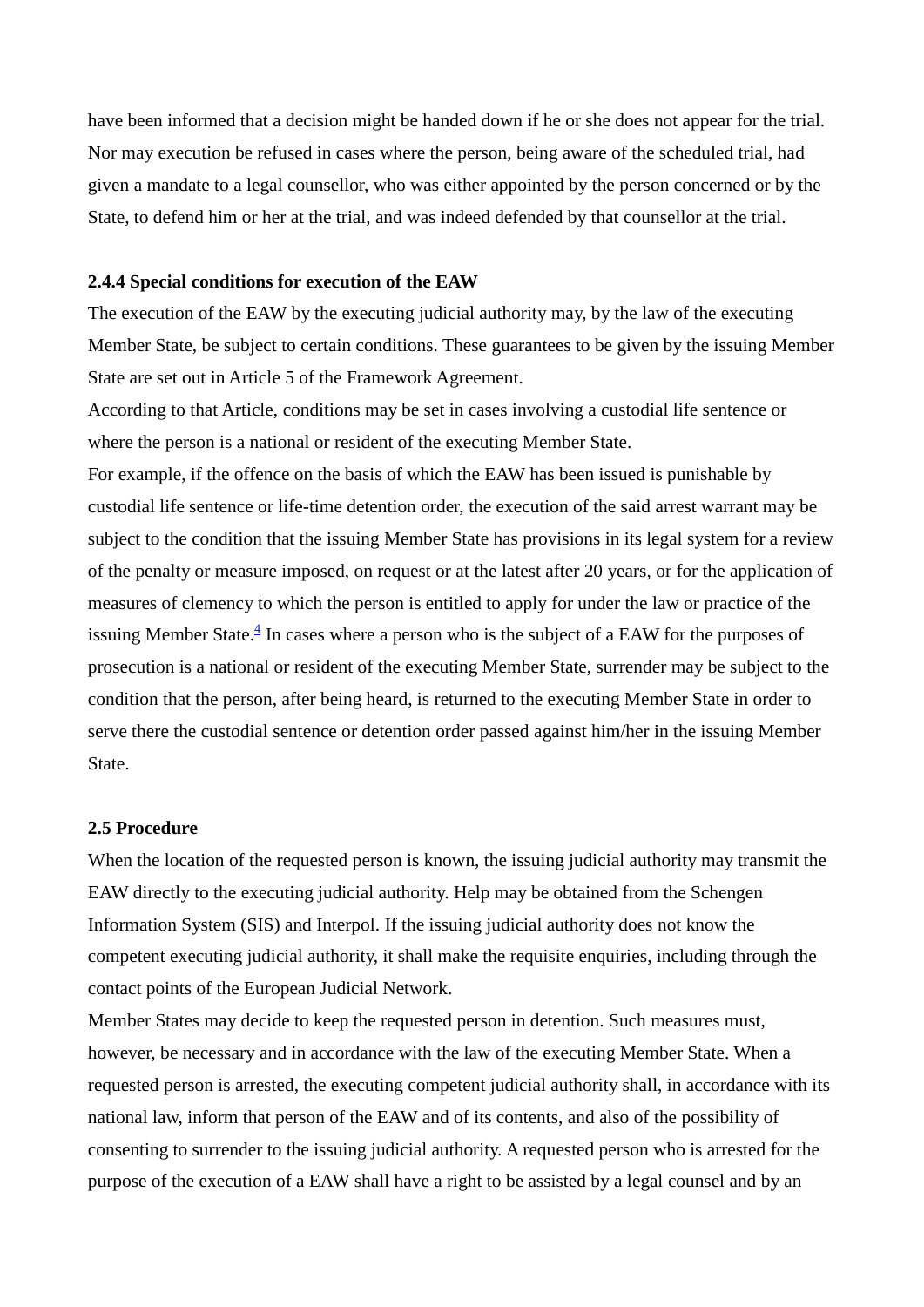interpreter in accordance with the national law of the executing Member State.

A EAW shall be dealt with and executed as a matter of urgency. In cases where the requested person consents to his surrender, the final decision on the execution of the EAW should be taken within a period of 10 days after consent has been given. In other cases, the final decision on the execution of the EAW should be taken within a period of 60 days after the arrest of the requested person. If a Member State refuses to execute a EAW, reasons must be given for such refusal.

#### **3. Legislation concerning the EAW in the Finnish legal system**

Finland implemented the FD in its national legislation by enacting the Act on Extradition on the Basis of an Offence Between Finland and Other Member States of the European Union (in Finnish, *Laki rikoksen johdosta tapahtuvasta luovuttamisesta Suomen ja muiden Euroopan unionin jäsenvaltioiden välillä* 1286/2003, Ri 403, hereinafter referred to as the EU Extradition Act). This Act came into force on 1 January 2004.

The Nordic countries (Finland, Sweden, Denmark, Norway and Iceland) adopted an inter-Nordic extradition convention (the Nordic Extradition Convention) on 15 December 2005 to be applied instead of the EU Extradition Act for criminal extraditions between Nordic countries*. <sup>5</sup>* Denmark, Finland and Sweden have issued a statement saying that they will continue to apply the uniform legislation in force between them. These countries have stated that the convention between them is compatible with the FD and their uniform legislation in force allows the provisions of the FD to be extended and enlarged. $\frac{6}{5}$ 

The EU Extradition Act sets out the authorities that are competent to deal with matters relating to the EAW. The Helsinki, Oulu, Kuopio and Tampere District Courts and the district prosecutors working in the judicial districts of those courts are competent to deal with matters concerning extradition and taking persons into custody. Appeals against decisions concerning extraditions under a EAW are made directly to the Supreme Court of Finland without requesting leave to appeal.<sup>7</sup> When making a request for extradition to Finland, the competent authority to extradite a person suspected of committing a crime shall be the prosecutor who is competent to bring charges in the criminal case in question. A request for extradition for enforcement of a custodial sentence shall be made by the Criminal Sanctions Agency (*Rikosseuraamusvirasto*).

Thus the decision-making concerning extradition has been regulated as primarily a legislative, rather than administrative, matter. Exceptions to this are cases where there are competing extradition requests by an EU Member State and a non-Member State which is not a Nordic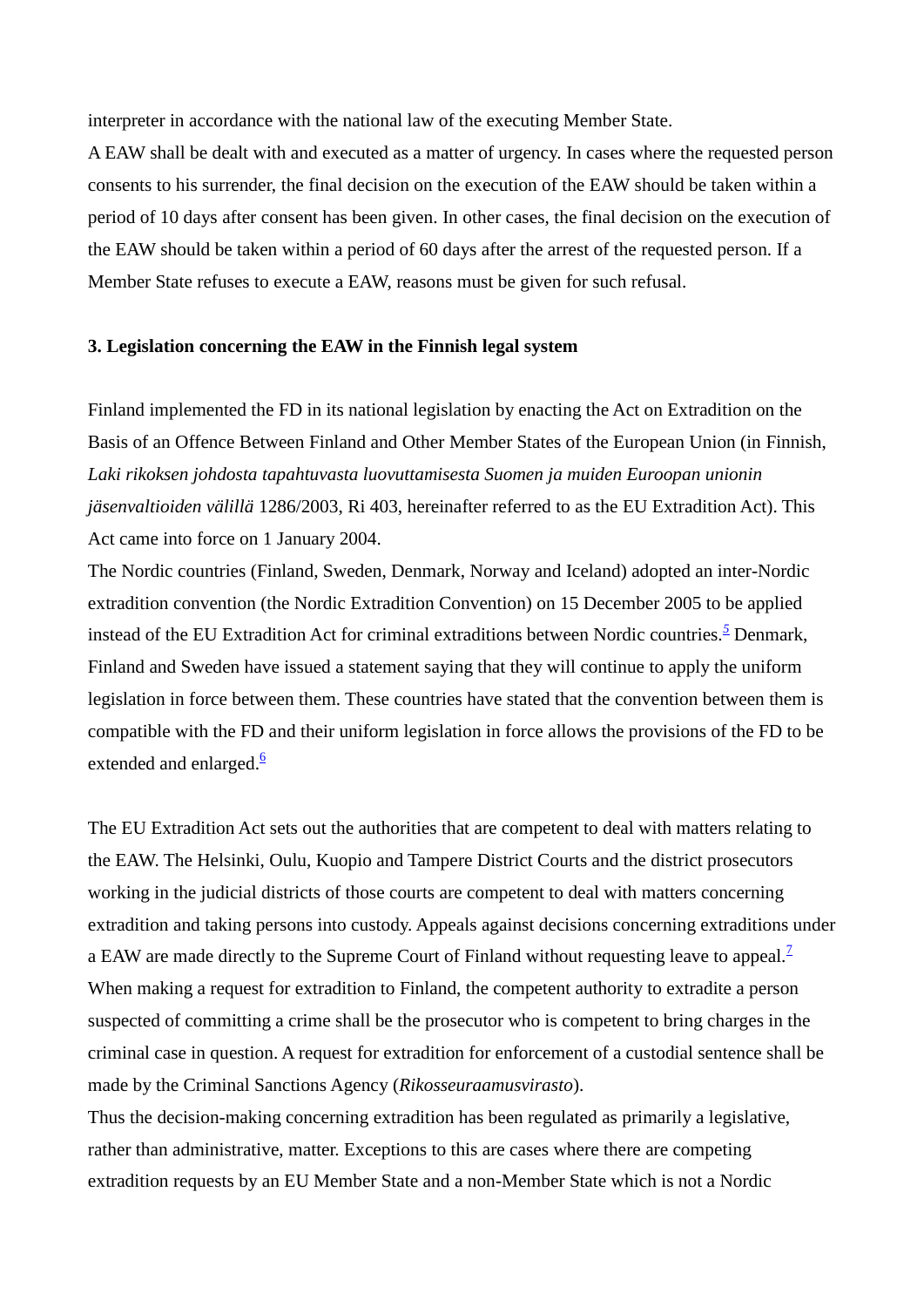country, or by an EU Member State and the International Criminal Court. In such cases, the law provides for the Finnish Ministry of Justice to make a decision.

If a person resident in Finland is extradited to another Member State for prosecution, this requires national criminal sanctions for the crime(s) on the basis of which the extradition is being sought. If extradition of a person is being sought for enforcement of a custodial sentence, the request must be based on a valid court judgment.

Extradition of a Finnish citizen shall be subject to the same requirements as extradition of a citizen of another country. If a Finnish citizen has been sentenced to a custodial sentence, he or she may request to serve the custodial sentence in Finland. If an extradition request pertains to the enforcement of a custodial sentence, a Finnish citizen may choose whether to serve the sentence in Finland or in the other Member State. $\frac{8}{3}$ 

The EU Extradition Act includes certain basic conditions that must be satisfied before a person may be extradited to another Member State. The act on which the request for extradition is based must be punishable by the law of the requesting State by a custodial sentence of at least one year and the act must also be an offence according to the law of Finland. If, on the other hand, extradition is requested for enforcement of a custodial sentence, the penalty imposed must be a custodial sentence of at least four months and the act must also be an offence according to the law of Finland. Extraditions under this "dual criminality" condition are subject to the list of 32 types of offences included in the FD as well. $9$ <sup>9</sup> Where these types of offences are concerned, the maximum penalty for the act provided by the law of the Member State requesting extradition must be a custodial sentence for a maximum period of at least three years. $\frac{10}{10}$ 

As in the FD, the EU Extradition Act also includes provisions on the grounds for refusing extradition, which Finland can apply to refuse an extradition. These grounds for refusal are divided into mandatory (s. 5) and optional (s. 6) grounds for refusal.

Section 5 sets out the grounds for mandatory refusal. The term "mandatory grounds for refusal" means that Finland must refuse to surrender a person if any of the mandatory grounds for refusal set out in this section are present. Section 5 states that extradition shall be refused if:

> (1) the offence on which the request is based is covered by a general amnesty enacted in accordance with Article 105(2) of the Constitution of Finland, and in accordance with Chapter 1 of the Criminal Code (39/1889) the law of Finland applies to the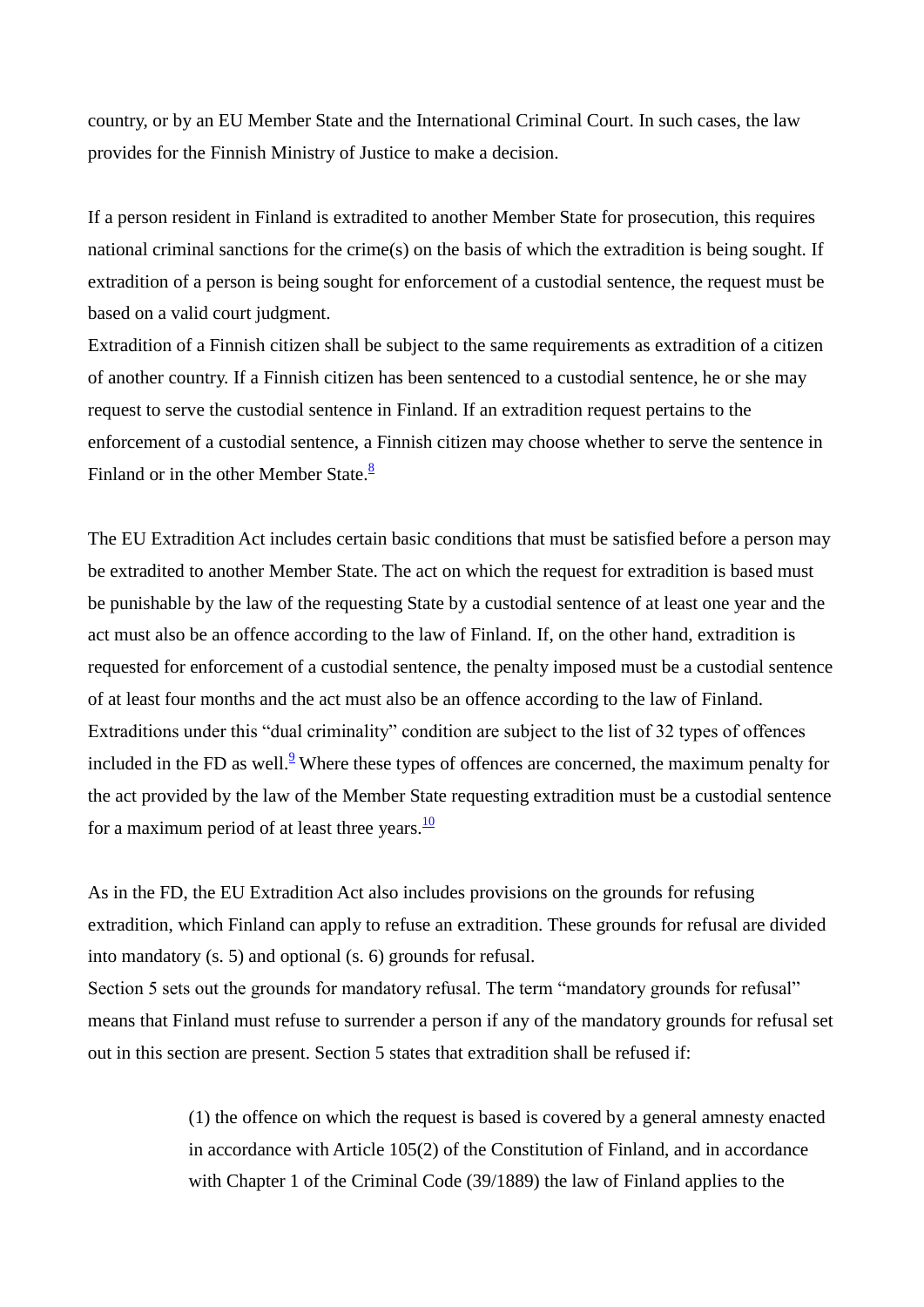offence;

(2) the requested person has been convicted in a legally final manner in Finland or in another Member State for the offence on which the request is based, on the prerequisite that if he or she has been sentenced to punishment, he or she has served or is serving this sentence or in accordance with the law of the Member State that has sentenced the person the sentence may no longer be enforced;

(3) the requested person had not reached the age of fifteen years at the time of commission of the offence on which the request is based;

(4) the request refers to the enforcement of a custodial sentence and the requested person is a citizen of Finland and requests that he or she may serve the custodial sentence in Finland; the custodial sentence shall be enforced in Finland as separately provided;

(5) the act on which the offence is based is deemed in accordance with Chapter 1 of the Criminal Code to have been committed in full or in part in Finland or on a Finnish vessel or in a Finnish aircraft and:

a) the act or the corresponding act is not punishable in Finland; or

b) the right to bring charges, according to the law of Finland, has become time-barred or punishment may no longer be imposed or enforced;

(6) there is justifiable ground to suspect that the requested person is threatened by capital punishment, torture or other degrading treatment or that he or she would be subjected, on the basis of origin, membership in a certain social group, religion, belief or political opinion, to persecution that threatens his or her life or liberty or to other persecution, or there is justifiable cause to assume that he or she would be subjected to a violation of his or her human rights or constitutionally protected due process, freedom of speech or freedom of association.

A request for extradition shall also be refused if the extradition, in view of the age, state of health or other personal circumstances or special circumstances of the person in question would be unreasonable on humanitarian grounds and this unreasonableness cannot be avoided by postponing execution on the basis of section 47.

Section 6 leaves the matter of whether or not a person is extradited up to a competent court. Under the grounds for optional refusal, a court may refuse to extradite a person if: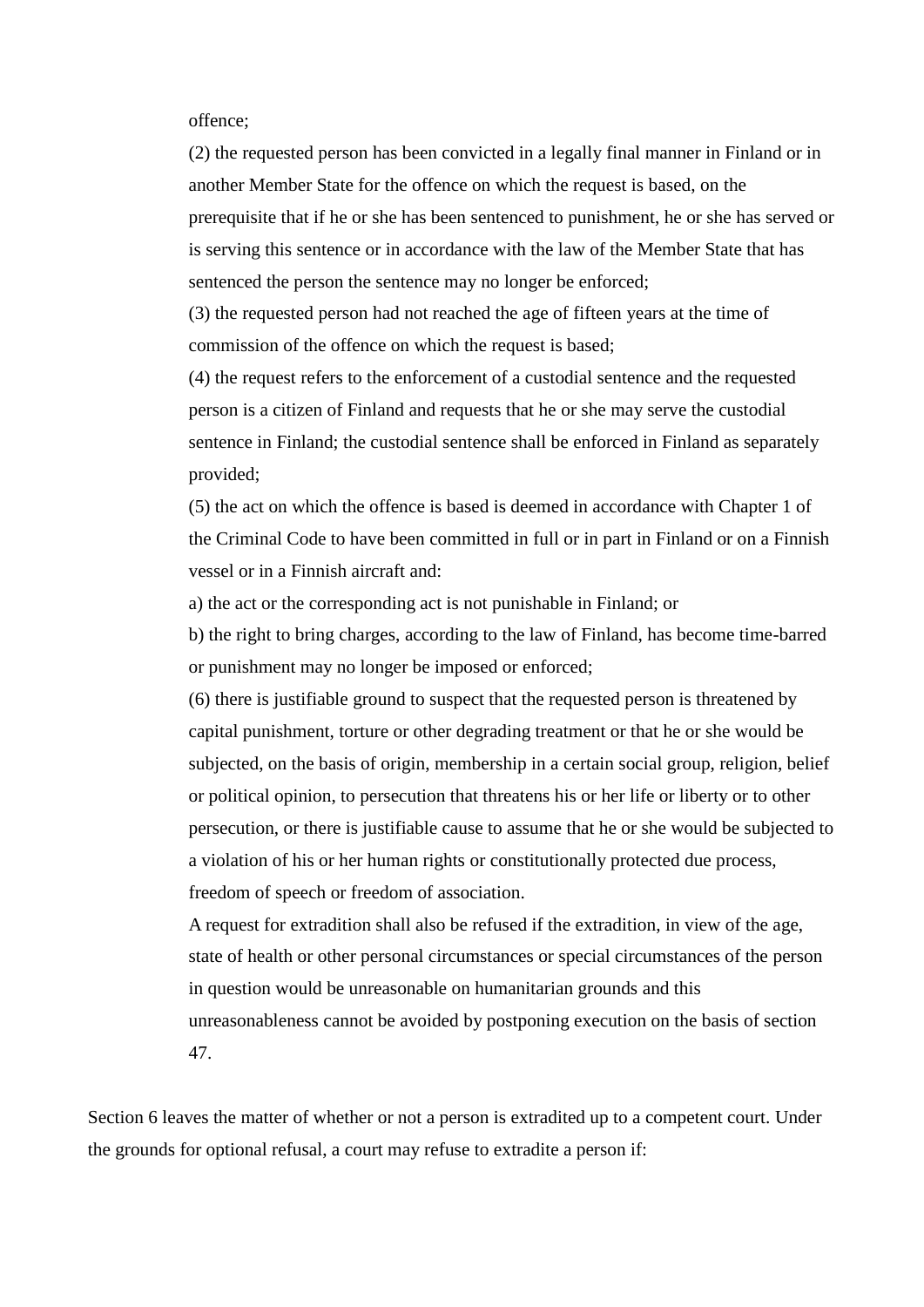(1) the requested person is being prosecuted in Finland for the same act on which the request is based;

(2) a decision has been taken in Finland not to prosecute for the offence on which the request is based or to abandon prosecution that has been initiated;

(3) a final decision other than a judgment, which prevents the bringing of charges, has been issued in a Member State regarding the act on which the request is based;

(4) in accordance with Chapter 1 of the Criminal Code the act on which the request is based is deemed to have been committed in full or in part in Finland or on a Finnish vessel or aircraft and it is more appropriate to consider the case in Finland;

(5) prosecution of the offence is statute-barred according to the law of Finland or punishment may no longer be imposed or enforced and in accordance with Chapter 1 of the Criminal Code, the law of Finland applies to the act;

(6) the request pertains to the enforcement of a custodial sentence, the requested person has his or her permanent residence in Finland and requests that he or she may serve the custodial sentence in Finland and on the basis of his or her personal circumstances or another special reason it is justified that he or she serves the custodial sentence in Finland; the custodial sentence is to be enforced in Finland in accordance with what is separately enacted on this;

(7) the requested person has been finally judged in a state other than a Member State of the European Union or by the International Criminal Court in respect of the act on which the request is based provided that where he or she has been sentenced, the sentence has been served or is currently being served or may no longer be enforced under the law of the sentencing country;

(8) the act on which the request is based has been committed outside of the territory of the requesting Member State and in accordance with Chapter 1 of the Criminal Code in a corresponding situation in Finland the law of Finland does not apply.

The grounds for refusal set out above are largely the same as those in the FD. Finland has adopted certain additional grounds for refusal that are not mentioned in the FD.

One such ground for refusal is item 6 in s. 5(1) of the EU Extradition Act. According to this provision, Finland must refuse to extradite a person if there is justifiable ground to suspect that the requested person is threatened by capital punishment, torture or other degrading treatment or that he or she would be subjected, on the basis of origin, membership in a certain social group, religion, belief or political opinion, to persecution that threatens his or her life or liberty or to other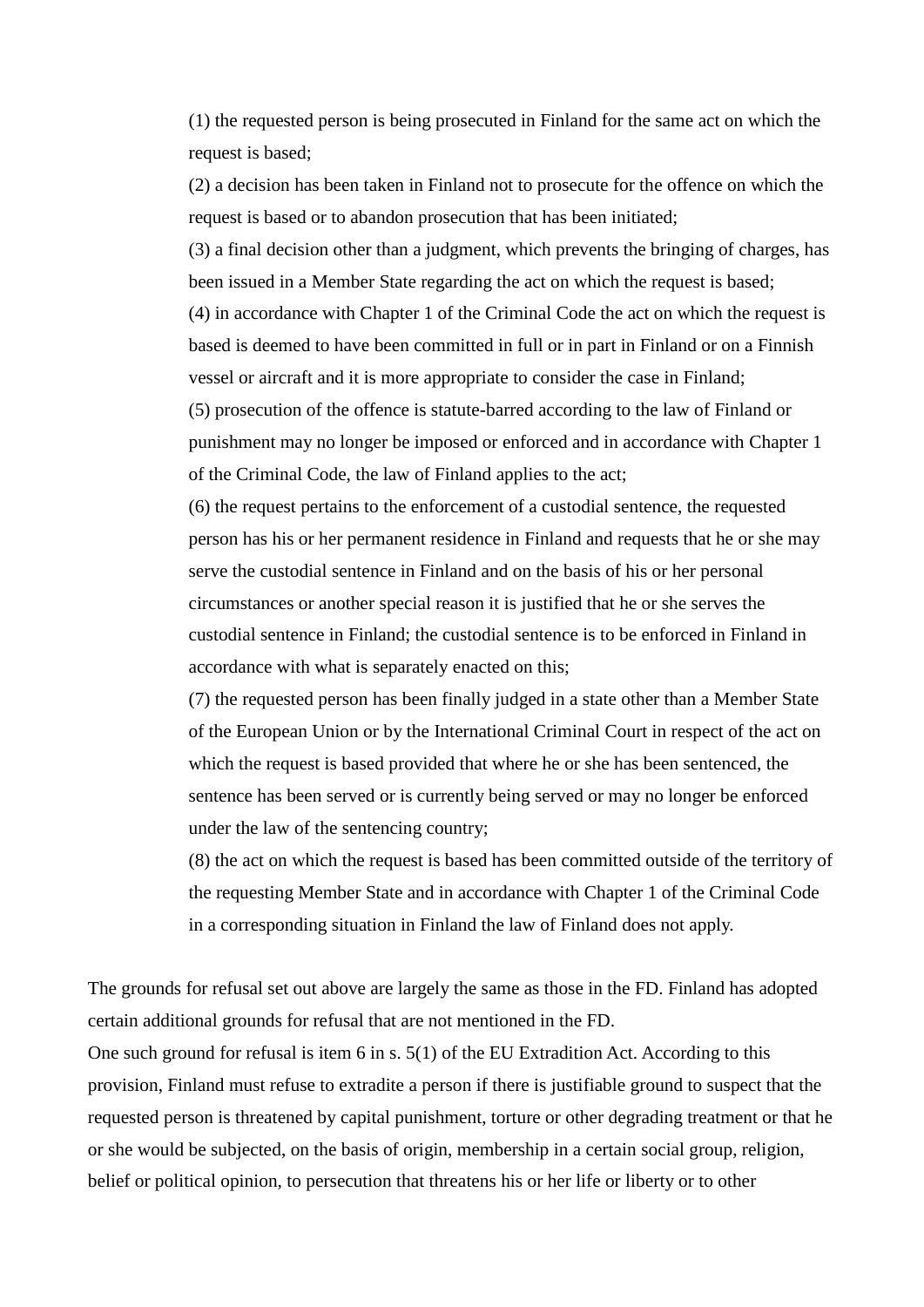persecution, or there is justifiable cause to assume that he or she would be subjected to a violation of his or her human rights or constitutionally protected due process, freedom of speech or freedom of association. In the preliminary work for this provision (Government Proposal 88/2003 vp) the view was taken that this ground for refusal could be based on other provisions of the FD and Finnish human rights obligations, regardless of the fact that they are not expressly mentioned as grounds for refusal in the FD. $\frac{11}{1}$ 

Nor was the ground relating to unreasonableness on humanitarian grounds set out in s. 5(2) adopted in the FD. According to this provision, extradition must be refused if, in view of the age, state of health or other personal circumstances or special circumstances of the person in question, it would be unreasonable on humanitarian grounds. Further, under this subsection 2, extradition cannot be refused if the said unreasonableness can be avoided by postponing execution on the basis of section  $47.\frac{12}{12}$  This provision was added to the Act at the suggestion of the Constitutional Committee, who deemed it necessary because it could not be considered reasonable that extradition of a seriously or chronically ill person could only be requested by postponing execution of the decision to extradite and no other means. $\frac{13}{2}$ 

#### **4. Case law**

#### **4.1 The Supreme Court of Finland**

## **Reference for a preliminary ruling in the case of Gataev and Gataeva<sup>14</sup>**

The official prosecutor submitted a request to the Helsinki District Court to extradite Gataev and Gataeva to Lithuania on the basis of a EAW issued by the Lithuanian Ministry of Justice for the enforcement of a criminal sentence. Gataev and Gataeva had been convicted in the Kaunas District Court on 4 June 2009 on charges including two counts of causing bodily injury or mild physical harm and extortion and were each sentenced to eighteen months' imprisonment.

Gataev and Gataeva applied to have the extradition action struck out. They had sought asylum in Finland and maintained that their asylum procedure should have precedence over the extradition proceedings, so their application for asylum should be decided first. They claimed that the trial in Lithuania had been based on witness evidence obtained in violation of the principles of proper judicial procedure. The best conditions for ruling on whether there was a barrier to extradition under s. 5(1)(6) of the EU Extradition Act were in connection with the asylum procedure. Gataeva also stated that extradition had to be refused under s. 5(2) of the EU Extradition Act or postponed under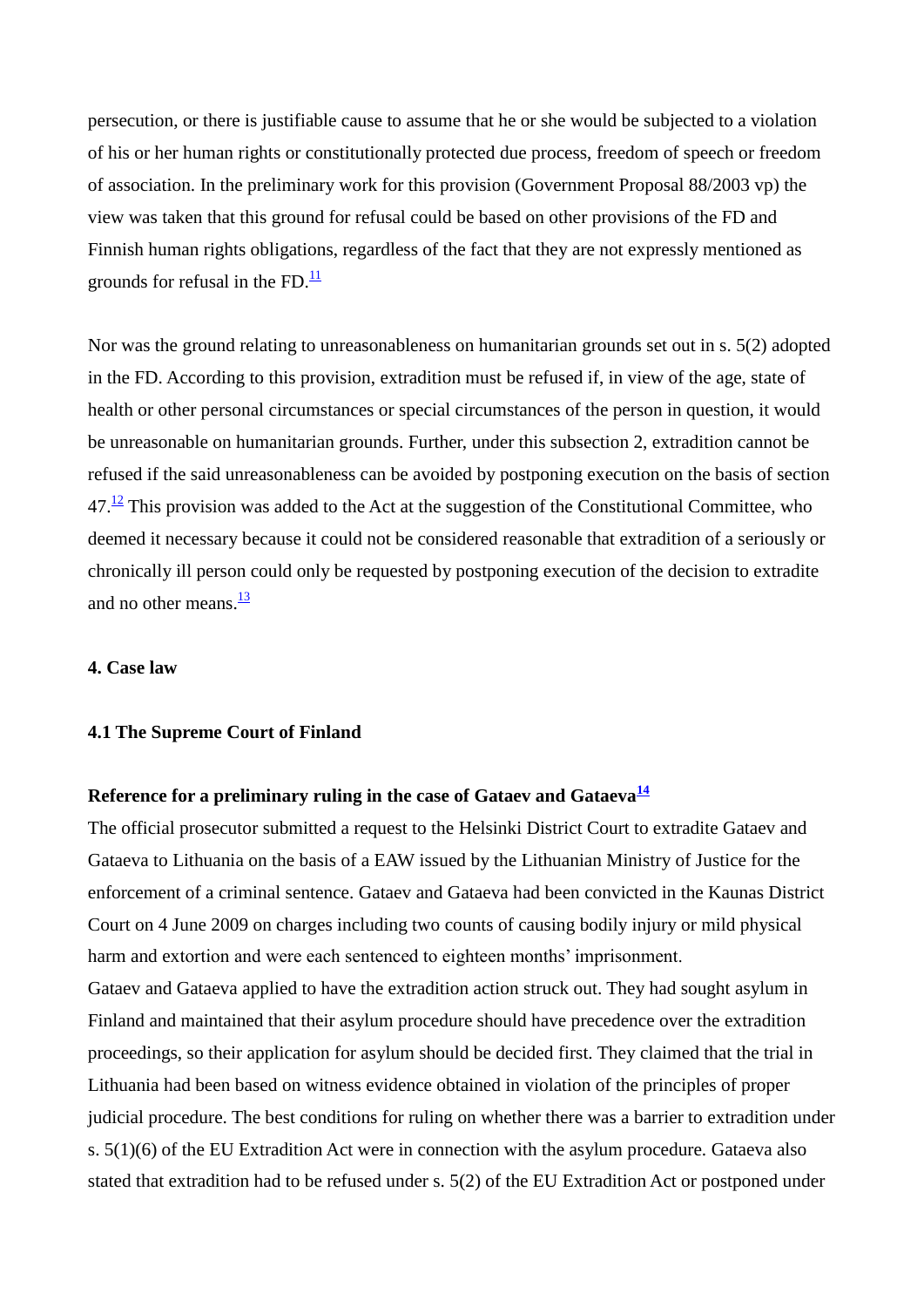s. 47 of the EU Extradition Act because circumstances existed in which the extradition would be unreasonable on humanitarian grounds due to her health.

In its ruling of 25 January 2010 the Helsinki District Court stated that the argument of failure to exercise due process was not *per se* proof of grounds for refusal under s. 5(1)(6) of the EU Extradition Act. The evidence given by the foster daughter did, however, support the argument. The District Court referred to Article 1(3) of the FD and Article 6 of the EU Treaty and declared that extradition would not violate the basic human rights, such as the right to asylum proceedings, of the persons for whom extradition was sought. The granting of asylum constituted a barrier to extradition. Although asylum proceedings were not specifically mentioned in the FD as grounds for refusal, that legal provision had to be construed broadly according to the FD, such that a refusal was also possible on this ground. The District Court refused to extradite Gataev and Gataeva on the grounds of s. 5(1)(6) of the EU Extradition Act. The District Court also ruled that Gataeva"s health was a sufficient ground to postpone execution of the extradition, but there were no grounds to refuse extradition on health grounds under section 5(2) of the EU Extradition Act. The public prosecutor appealed against this decision to the Supreme Court of Finland. The Supreme Court decided to refer the matter to the European Court of Justice for a preliminary ruling. The following questions were referred for a preliminary ruling:

- 1. How is the relationship between the provisions of the Asylum Procedures Directive and the provisions of the FD to be interpreted when a person whose surrender is requested under a EAW, who is a national of a third country, has applied for asylum in the executing Member State and the application for asylum is in progress at the same time as the case concerning the execution of the arrest warrant? Can a surrender in accordance with the FD be refused on the grounds of a pending asylum application? If asylum is granted, does it therefore follow that the executing Member State must refuse surrender?
- 2. Is the FD to be interpreted in such a way that execution of the arrest warrant can also be refused on grounds other than those set out in Articles 3 and 4? If so, does it furthermore follow from this that the FD also permits a Member State to refuse to execute an arrest warrant that was issued for the purposes of enforcement of a sentence, on the basis of factors relating to the content or grounds of the judgment delivered in the State which issued the arrest warrant or the appropriateness of the court proceedings which resulted in the judgment?
- 3. Can the provisions of the FD be interpreted in such a way that surrender can be refused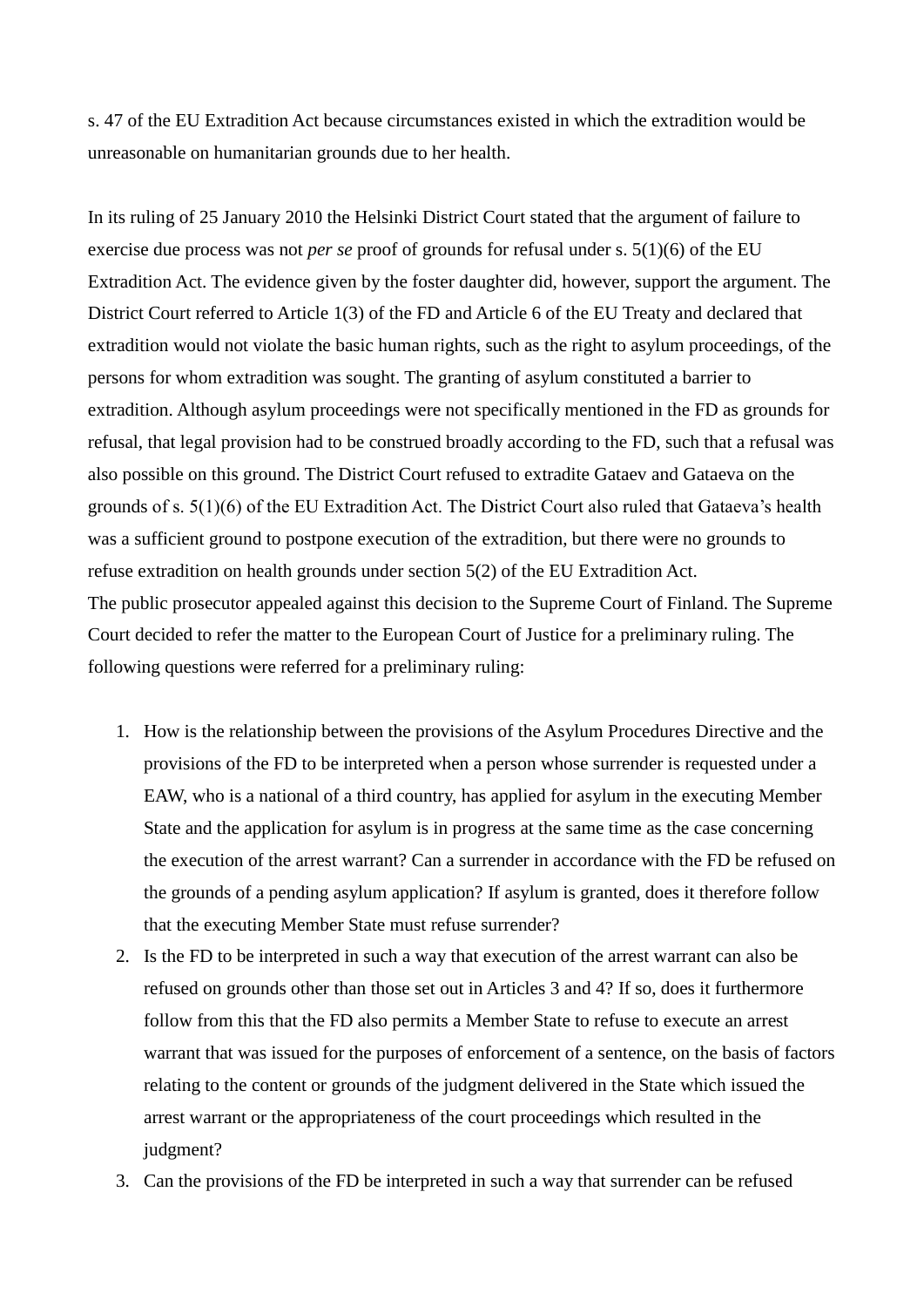altogether in a situation in which the surrender may be temporarily postponed for serious humanitarian reasons, if in such a case the unreasonableness of the surrender cannot be eliminated by a stay of execution?

- 4. If the FD is to be interpreted in such a way that execution of the arrest warrant can be refused on grounds regarding which there are no explicit provisions in the FD, what conditions for such refusal must be imposed, particularly when the arrest warrant was issued for the purposes of enforcement of a sentence?
- 5. What significance must or may be afforded to the fact that a person apprehended, who is a citizen of a third country, opposes the surrender by claiming that he or she is threatened with deportation to a third country in the country which issued the arrest warrant?
- $6.$  Is the obligation of a national court to interpret national law in conformity with the FD, as set out in the *Pupino* case, valid irrespective of whether the interpretation required by the FD turns out to be to the advantage or to the disadvantage of an individual party? $\frac{16}{16}$

With regard to the procedural law, it is unfortunate that Lithuania rescinded the arrest warrant before the ECJ issued its preliminary ruling in this case. Nevertheless, the questions submitted by the Supreme Court of Finland highlight some significant areas of difficulty with regard to the application of the EAW. Some of the difficulties are technical in nature (the relationship between the arrest warrant and asylum proceedings) and some go to the fundamental principles (the possibility for the executing Member State to refuse to extradite a person on the basis of a judgment issued by the issuing Member State or the issuing Member State"s procedural content). The case of Gataev and Gataeva received a great deal of media attention in Finland because of Gataev and Gataeva's background, $\frac{17}{17}$  and the associated political aspect highlights the fundamental

difficulties inherent in the case.

Prior to the withdrawal of the request for a preliminary ruling, the European Commission did manage to issue a response. $\frac{18}{18}$  The Commission took the view that an asylum application in itself was capable only of leading to a postponement of extradition. Articles 2 and 3 of the FD were to be interpreted as containing an exhaustive list of grounds for refusal. Article 1(3) of the FD allowed for the refusal of extradition in exceptional cases if the executing authority is convinced that on the basis of objective factors, the EAW clearly violates fundamental human rights under Article 6 of the EU Treaty or that the person being sought is threatened with deportation to a third country from the country which issued the arrest warrant.

There is a significant difficulty with the EAW evident in the questions referred for preliminary ruling and the replies issued by the Commission: a refusal to extradite on the basis of s. 5(1)(6) of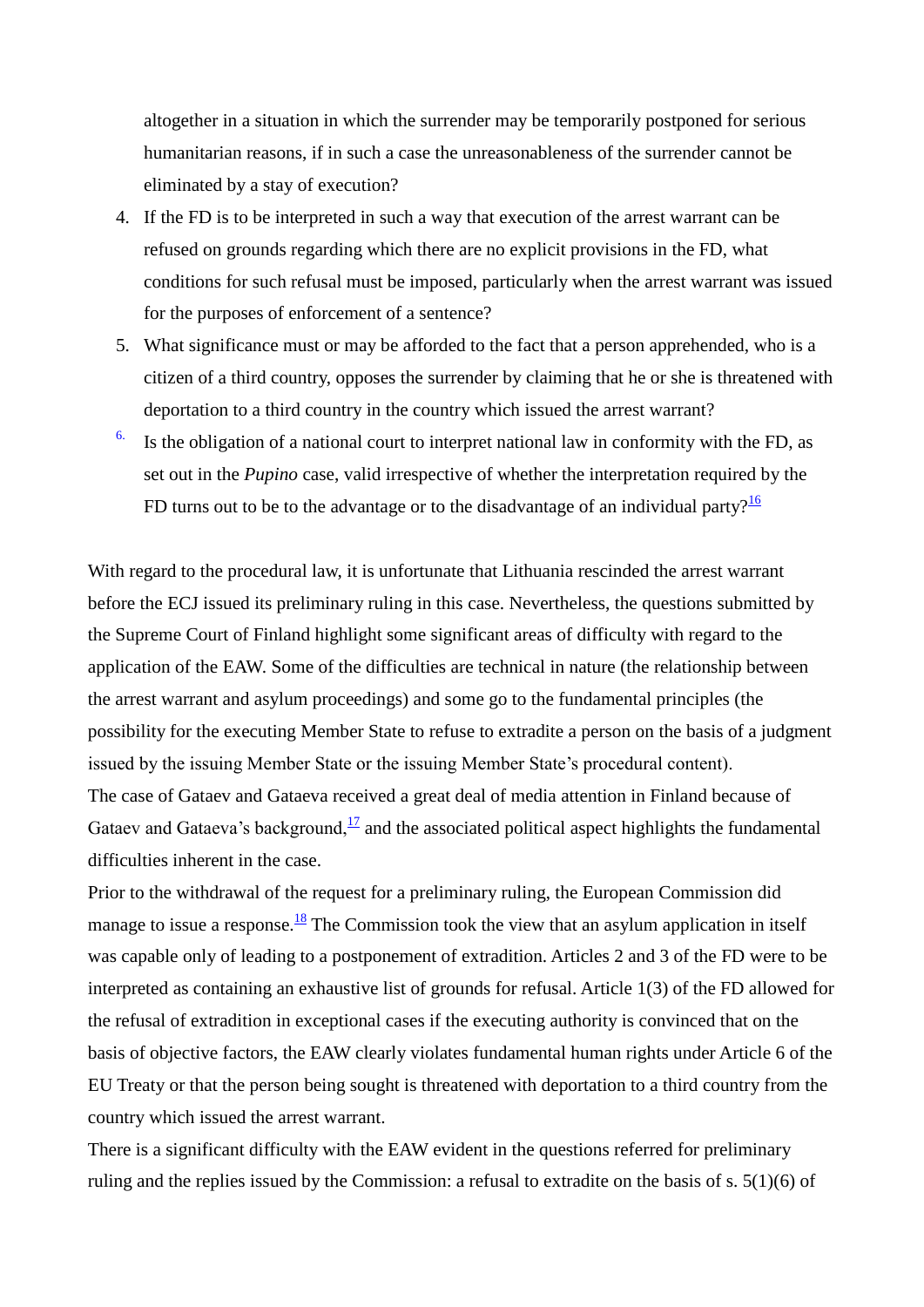the EU Extradition Act means a vote of no confidence in the Member State that issued the arrest warrant, and is in direct conflict with the principle of mutual recognition.

#### **Supreme Court of Finland case no. 2005:139**

A was convicted of assault and sentenced by the Stockholm District Court to secure psychiatric care, with the need for continuation of care to be assessed at six-monthly intervals. The competent authority in Sweden had issued a EAW for A. The warrant was deemed to apply to the EAW and the surrender procedures between Finland and other EU Member States for enforcement of custodial sentences. Because A, a Finnish national, wanted to serve his sentence in Finland and because the sentence in this case was to be enforced in Finland and was convertible as separately provided, he had grounds for mandatory refusal under s. 5(1)(4) of the Act.

In this case, the Supreme Court of Finland interpreted the EU Extradition Act in accordance with the preliminary ruling issued in the *Pupino* case and viewed the secure psychiatric care ordered by the Stockholm court as constituting consequences for enforcement under the FD and therefore a custodial sentence under the EU Extradition Act. The execution of the warrant was, however, rejected on the basis of s. 5 (1)(4) of the EU Extradition Act. That provision corresponds to Article 4(6) of the FD, which in Finland constitutes a mandatory ground for refusal. The Supreme Court of Finland stressed in its ruling that the FD created a mandatory obligation to place consequences on enforcement in Finland as a result of refusal, even though the authorities would have discretion to enforce the sentence under the domestic Enforcement Act.

#### **4.2 The European Court of Justice**

#### **Kozlowski**

In the Kozlowski case (C-66/08) the Grand Chamber of the ECJ ruled that Article 4(6) of the FD, which sets out a ground for optional non-execution of the EAW pursuant to which the executing judicial authority may refuse to execute such a warrant issued for the purposes of enforcement of a sentence where the requested person "is staying in, or is a national or a resident of, the executing Member State', and that State undertakes to enforce that sentence in accordance with its domestic law, is to be interpreted as meaning that a requested person is 'resident' in the executing Member State when he has established his actual place of residence there and he is "staying" there when,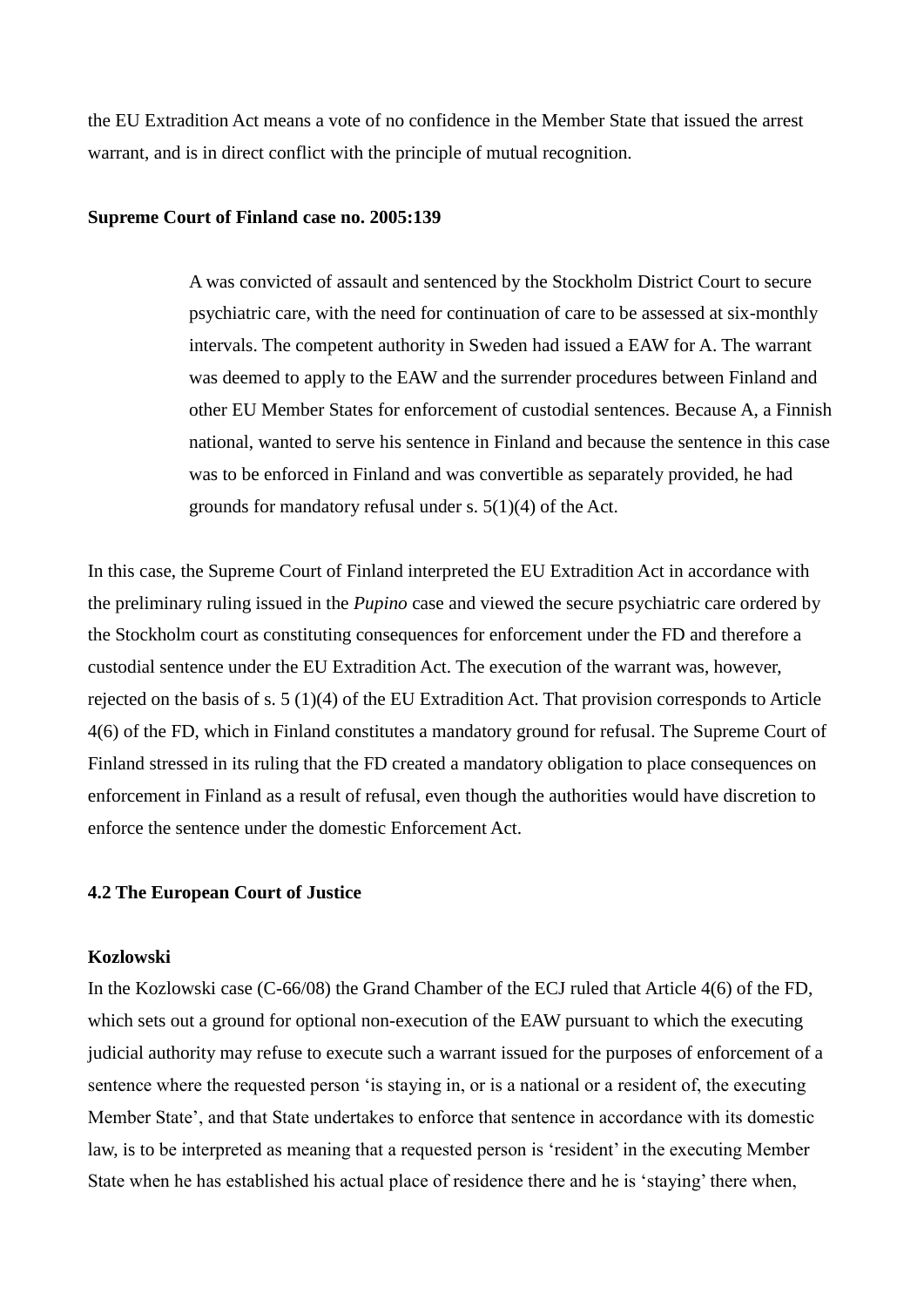following a stable period of presence in that State, he has acquired connections with that State which are of a similar degree to those resulting from residence.

The terms 'staying' and 'resident', which determine the scope of Article 4(6), must be defined uniformly, since they concern autonomous concepts of Union law. Therefore, in their national law transposing Article 4(6), the Member States are not entitled to give those terms a broader meaning than that which derives from such a uniform interpretation.

In order to ascertain whether there are connections between the requested person and the executing Member State which lead to the conclusion that that person is covered by the term 'staying' within the meaning of Article 4(6), it is for the executing judicial authority to make an overall assessment of various objective factors characterising the situation of that person, including, in particular, the length, nature and conditions of his presence and the family and economic connections which that person has with the executing Member State.

#### **Wolzenburg**

In the Wolzenburg case (C-123/08) the Grand Chamber of the Court ruled that a national of one Member State who is lawfully resident in another Member State is entitled to rely on the first paragraph of Article 12 EC against national legislation, which lays down the conditions under which the competent judicial authority can refuse to execute a EAW issued with a view to the enforcement of a custodial sentence.

Article 4(6) of the FD must be interpreted as meaning that, in the case of a citizen of the Union, the Member State of execution cannot, in addition to a condition as to the duration of residence in that State, make application of the ground for optional non-execution of a EAW laid down in that provision subject to supplementary administrative requirements, such as possession of a residence permit of indefinite duration.

Member States are in principle obliged to act upon a EAW. Apart from the cases of mandatory nonexecution laid down in Article 3 of the FD, the Member States may refuse to execute such a warrant only in the cases listed in Article 4 thereof. It follows that a national legislature which, by virtue of the options afforded it by Article 4 of the FD, chooses to limit the situations in which its executing judicial authority may refuse to surrender a requested person merely reinforces the system of surrender introduced by that FD to the advantage of an area of freedom, security and justice. When implementing Article 4 and in particular paragraph 6 thereof, the Member States have, of necessity, a certain margin of discretion.

#### **Pupino**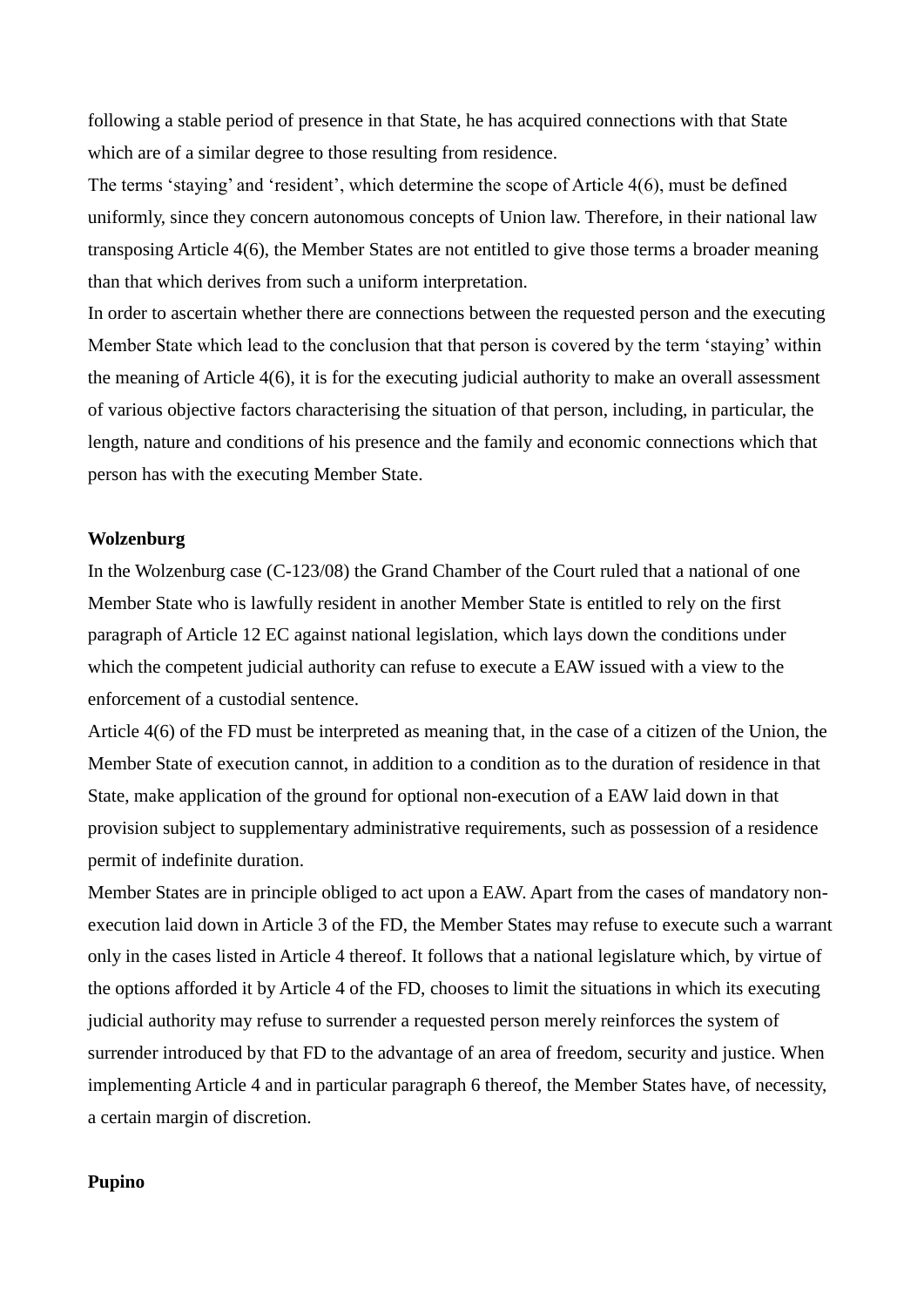The Pupino case  $\frac{19}{2}$  principally concerned the standing of victims in criminal proceedings in the interpretation of the FD. $20$  The Grand Chamber of the ECJ stressed in its ruling that the national court is required to interpret national law in the light of the FD.

Even though this case does not deal directly with the EAW, its legal principles are relevant in the application of national law to the EAW.  $\frac{21}{2}$ 

#### **4.3 The European Court of Human Rights**

The preliminary rulings of the European Court of Human Rights have not dealt specifically with the EAW. The ECtHR's rulings are, however, relevant for the evaluation of extradition requirements in relation to the legal principles expressed in the European Convention on Human Rights, and the principles set out therein must also be considered in the application of the EAW. Due to the limited scope of this paper, a detailed analysis of the ECtHR case law is not presented

# **5. Assessment of the EAW system and conclusions**

here, as it is beyond the scope of the actual application of the EAW.

In the practical application of the EAW, certain issues have arisen that affect decisions concerning extradition as well as the interpretation of principles for refusing extradition.

One problem in the extradition request stage is the lack of precision in requests. The facts of the case on which the request for extradition is based are not identified at all, or else they are described in terms that are too general. A request might describe a particular act only by listing general elementary factors, such as forgery of documents or participation in organised criminal activities, without giving specific details of the actual acts the person has done.

When making a decision on extradition, which is therefore the most critical stage for considering grounds for refusal, problems are caused by the manner and extent to which the authority making the decision on extradition should examine the request submitted and ensure it is reasonable. The Member States have adopted their own practices for checking the warrants, so there is no uniform procedure. In light of the underlying principles of the FD – those of mutual trust and recognition – it would seem that extremely penetrating examination is not justified, for reasons described below. This view is supported by the fact that the aim of the procedure is to speed up and simplify the procedures associated with extradition, thereby promoting cooperation between Member States. Additional checking would cancel out the benefits of the system and would lengthen and complicate proceedings. On the other hand, this procedure is not meant to infringe individuals" protection under the law, so a blind trust in the reasonableness of all extradition requests – without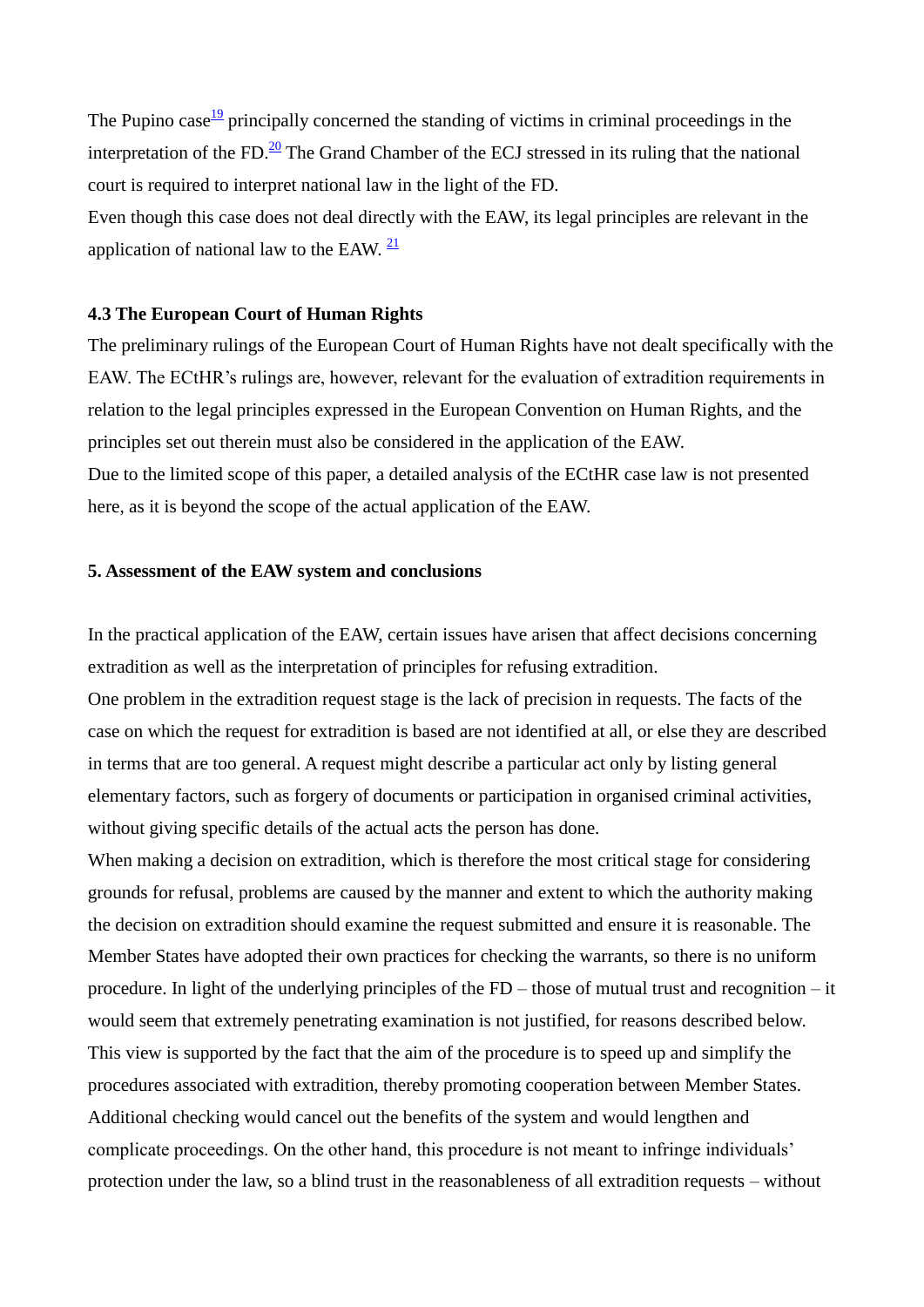any checks at all – cannot be considered acceptable. $\frac{22}{2}$ 

How and at what level should requests for extradition be examined? Is a formal check sufficient, or is it necessary to compare the facts presented with legal norms ("subsumption") in order to guarantee legal protection? The evaluation of the sufficiency of evidence – i.e. the question of whether the evidence submitted is sufficient to show that a crime has been committed and that the person being sought is the culprit – may not be a desirable method in light of the FD? Member States' attempts to evaluate requests for extradition are partly a reflection of a lack of trust between Member States. Member States have presented claims, set conditions and asked for checks on extradition requests in a manner that is not supported by a strict interpretation of the FD. $^{23}$ The fact that the FD mentions respect for human rights, a ban on discrimination, right to due process, freedom of association and freedom of expression only in the preamble to the FD is also regarded as problematic. In practice, this is significant in considering whether a Member State can refuse to surrender a person to another Member State while observing these factors. It is also unclear to what extent the Member States should implement these provisions in their national law. The authors take the view that uniform legislation between Member States is required to safeguard these important rights.

Practice has revealed differing interpretations of the effects of the rights and freedoms mentioned in the preamble on the procedure. Some Member States have deemed it sufficient that other Member States have adopted the European Convention on Human Rights, so they have not seen a need to enact specific legal safeguards in their national extradition laws. Other Member States have taken the view that the preamble to the FD requires express implementation of those provisions, or that it at least provides authorisation for enacting legislation that addresses those matters. Then again, some Member States maintain that the preamble is too general to lead to any such legislation.  $\frac{24}{3}$ The Gataev case presented above concerned a similar situation to that mentioned here. The issue in that case was whether people could be extradited to another Member State when they had applied for asylum in Finland prior to the extradition request being made and when they had also opposed the extradition by stating that they had been subject to persecution by authorities in that state, which took the form of politically motivated charges against them. $\frac{25}{5}$ 

Thus the fact that the FD leaves the Member States too much leeway in decision-making to solve technical and practical problems is a central problem of the procedure. The methods and practices chosen by different Member States can be radically different from one another, which does not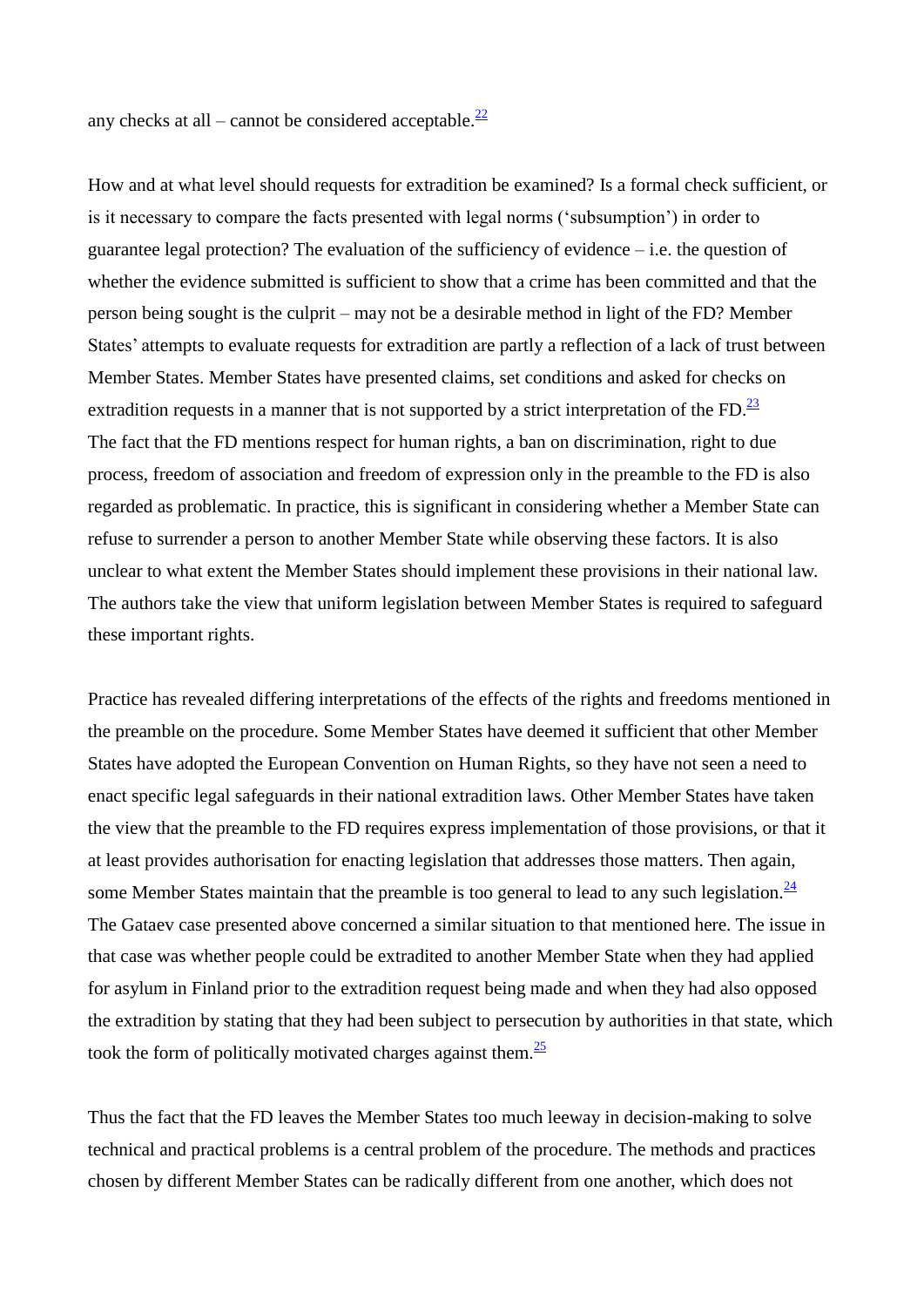achieve the uniform procedure that is at the foundation of the FD. This lack of a uniform procedure still engenders a lack of trust between Member States, which makes cooperation more difficult.  $\frac{26}{2}$ Problems can also be caused by the application of the FD extradition procedure to new Member States immediately upon their accession to membership.

The greater mobility of people throughout the European Union, as well as the accession of new Member States, will likely increase the number of extradition requests in the future. Therefore, it is important that national practices are unified at both legislative and practical levels. Training should also be considered for authorities dealing with extradition matters. Improvement and updating of IT systems is also of great importance.

To ensure legal protection of individuals, it is important to obtain confirmation of the significance of the legal principles emphasised in the preamble to the FD in the practical application of national extradition law. It should also be borne in mind that the protection of fundamental and human rights is a guiding principle of the European Union and was reinforced by the Lisbon Treaty. It is clear that individuals" legal protection cannot be subject to differences in national procedural regulations and their varying effectiveness.

Then again, it must be remembered that the express purpose of the EAW system is to strengthen cooperation among authorities. Thus there is a certain structural conflict between the legal protection of individuals and the effectiveness of the system. EU legislation ought to strike a reasonable balance between these two objectives.

### **BIBLIOGRAPHY**

- Council FD (2002/584/JHA)

- Government Proposal (HE 88/2003) to the Finnish Parliament for an Act on Extradition between Finland and the Other Member States of the European Union and Certain Related Legislation

- EU Treaty (particularly Article 6)

- EU Charter of Fundamental Rights

- Council FD 2009/299/JHA amending FDs 2002/584/JHA, 2005/214/JHA, 2008/909/JHA and 2008/947/JHA enhancing the procedural rights of persons and fostering the application of the principle of mutual recognition to decisions rendered in the absence of the person concerned at the trial

- Government Proposal (HE 88/2003) to the Finnish Parliament for an Act on Extradition between Finland and the Other Member States of the European Union and Certain Related Legislation

- Legal Committee report 7/2003 (Government Proposal for an Act on Extradition between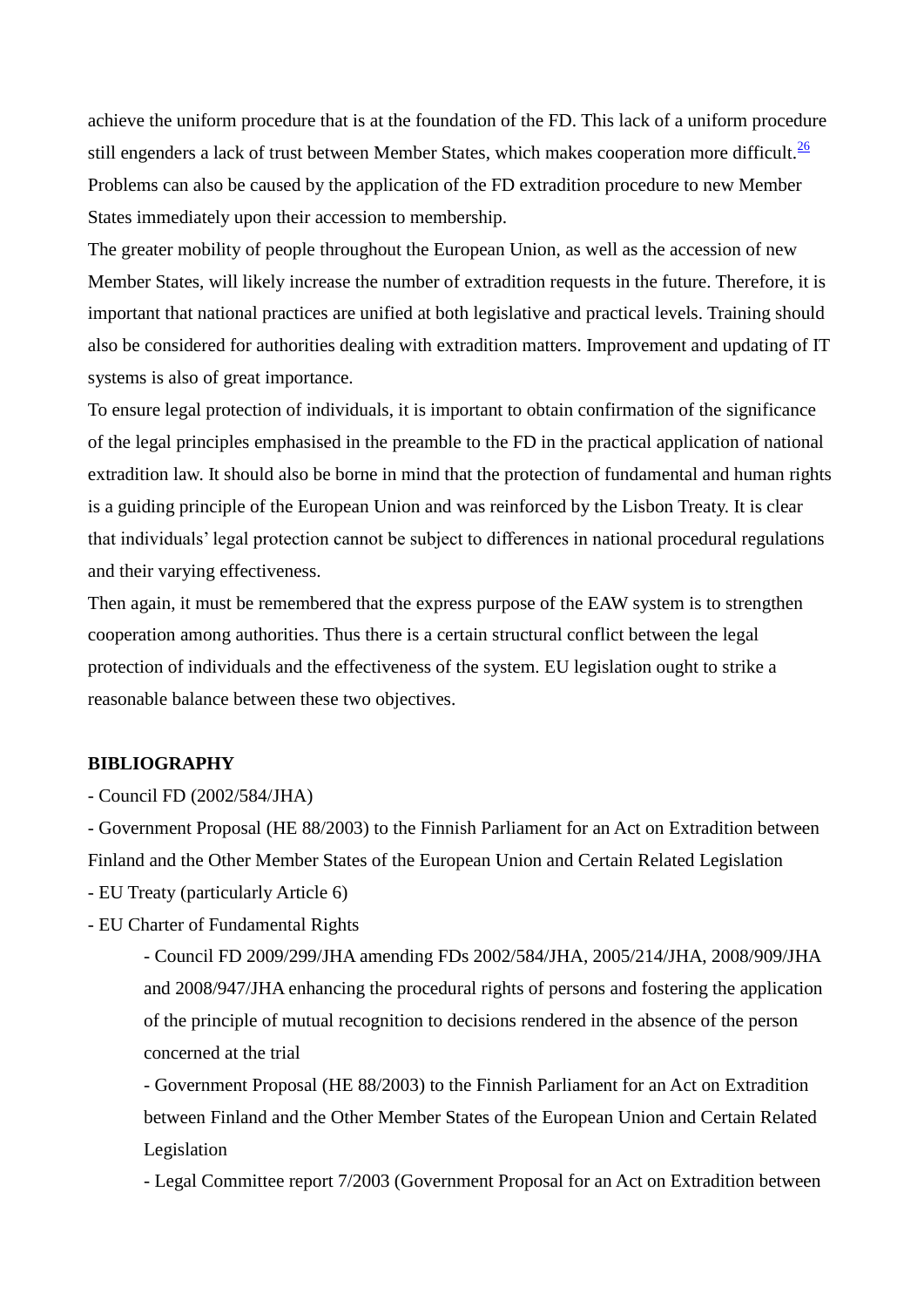Finland and the Other Member States of the European Union and Certain Related Legislation)

- Keijzer, Nico and van Sliedregt, Elies (eds.): The EAW in Practice.

- Website of the Finnish Ministry of Justice.

(http://www.om.fi/Etusivu/Perussaannoksia/Kvoikeusapu/Rikosasiat/Rikoksenjohdostatapahtuvaluo vuttaminen/LuovuttaminenEuroopanunionissa)

#### **CASE LAW**

Decisions issued by the Supreme Court of Finland -Request for preliminary ruling R2010/104, R2010/105 (Gataev) -KKO:2005:139 Decisions issued by the European Court of Justice - Kozlowski, case no. C-66/08 - Wolzenburg, case no. C-123/08 - Pupino, case no. C-105/03 - Advocaten voor de Wereld VZW v. Leden van de Ministerraad, case no. C-303/05 Decisions issued by the European Court of Human Rights

- Kafkaris v. Cyprus, 12/2/2008

#### **ENDNOTES**

1These conventions are the previously mentioned European Convention and its 1978 amendment, the European Convention on the Suppression of Terrorism (1977), the 1995 and 1996 European Union cooperation treaties and the provisions on extradition in the Schengen Convention, the amendment to the EU Treaty made on 15 October 1975, and the Agreement of 26 May 1989 between the Member States of the European Communities on the simplification and modernisation of methods of transmitting extradition requests.

2See item 9 below, under Finnish legislation

- 3 This listing may be considered somewhat problematic in relation to the principle of legality. See the case Advocaten voor de Wereld VZW (C-303/05)
- 4 For the legal principle contained here, see the ECtHR case Kafkaris v. Cyprus

5 Website of the Finnish Ministry of Justice. Extraditions in criminal matters.

(http://www.om.fi/Etusivu/Perussaannoksia/Kvoikeusapu/Rikosasiat/Rikoksenjohdostatapahtuvaluovuttaminen) 6Europa website.

http://europa.eu/legislation\_summaries/justice\_freedom\_security/judicial\_cooperation\_in\_criminal\_matters/l33167 fi.htm#amendingact

7Cf. the amendment application procedure in Finland, which generally has three steps. In cases involving EAWs, the first appeal stage (Court of Appeal) has been eliminated in the interest of speeding up the procedure.